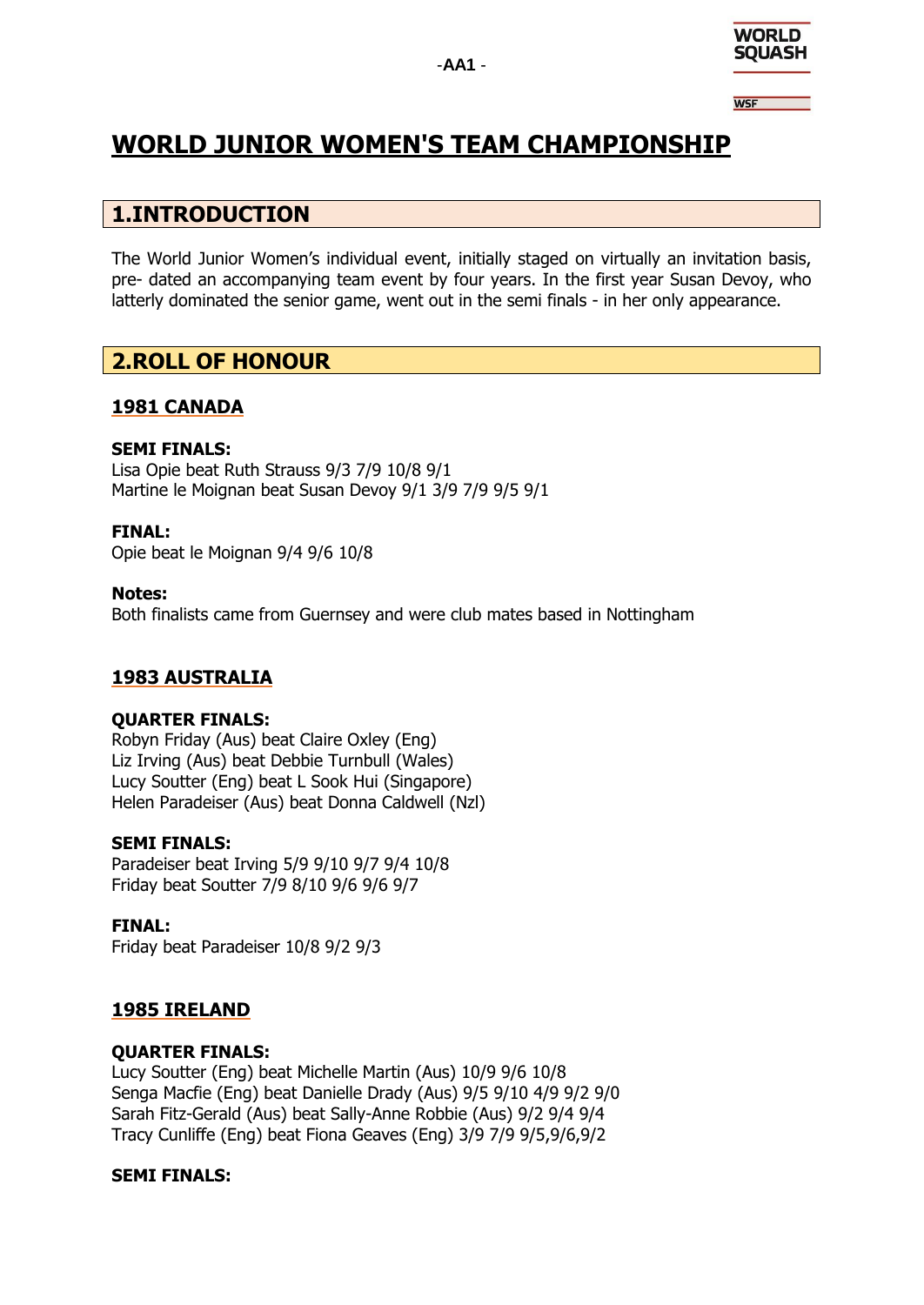Soutter beat Macfie 9/0 9/2 9/0, Fitz-Gerald beat Cunliffe 9/0 9/1 9/6

### **FINAL:**

Soutter beat Fitz-Gerald 9/1 9/1 9/6

### **1987 ENGLAND**

### **QUARTER FINALS:**

Sarah Fitz-Gerald (Aus) beat Cassie Jackman (Eng) 9/0 9/2 9/4 Sue Wright (Eng) beat Carolyn Mett (Eng) 9/1 9/0 9/10 9/5 Senga Macfie (Eng) beat Amanda Hopps (Aus) 2/9 9/4 9/7 9/2 Donna Vardy (Eng) beat Marie Pearson (Nzl) 9/3 9/1 9/4

### **SEMI FINALS:**

Fitz-Gerald beat Wright 9/1 8/10 9/2 9/0, Vardy beat Macfie 9/5 9/3 9/0

### **FINAL:**

Fitz-Gerald beat Vardy 9/0 9/6 9/0

### **1989 NEW ZEALAND**

### **QUARTER FINALS:**

Donna Vardy (Eng) beat Cassie Jackman (Eng) 7/9 5/9 9/2 9/7 9/1 Robyn Cooper (Aus) beat Jane Martin (Eng) 9/7 9/2 4/9 2/9 9/2 Lynora Hati (Nzl) beat Melissa Fryer (Eng) 9/7 9/2 10/8 Carol Owens (Aus) beat Sabine Schoene (West Ger) 9/3 2/9 9/3 9/3

### **SEMI FINALS:**

Vardy beat Cooper 9/7 9/2 9/5, Hati beat Owens 9/0 9/1 9/4

### **FINAL:**

Vardy beat Hati 9/2 9/1 9/3

### **1991 NORWAY**

### **QUARTER FINALS:**

Cassie Jackman (Eng) beat Camille Rowland (Aus) 9/0 9/1 9/3 Emma Donaldson (Scot) beat Meaghan Pratt (Aus) 9/6 9/5 9/7 Meaghan Bell (Aus) beat Sally Felton (Eng) 10/8 9/5 9/5 Sabine Schoene (Ger) beat Leilani Marsh (Nzl) 9/4 9/4 9/0

### **SEMI FINALS:**

Jackman beat Donaldson 9/2 9/3 9/5, Schoene beat Bell 9/1 9/6 9/0

### **FINAL:**

Jackman beat Schoene 9/1 4/9 9/6 6/9 9/0

### **1993 MALAYSIA**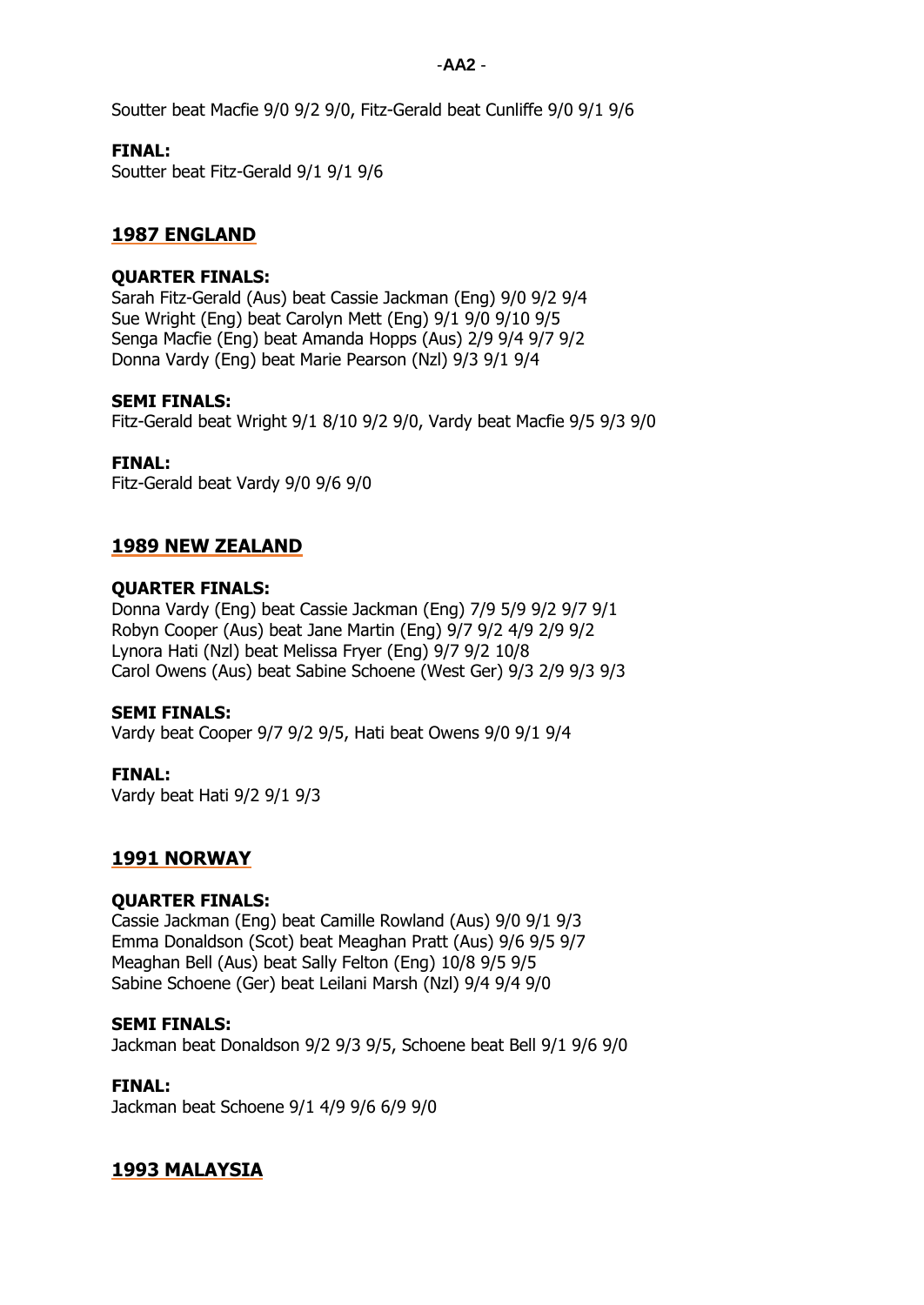### **QUARTER FINALS:**

Jenny Tranfield (Eng) beat Silke Bartel (Ger) 9/6 9/8 9/3 Sarah Cook (Nzl) beat Natarsha Tippett (Aus) 9/8 5/9 9/6 7/9 9/3 Jade Wilson (Nzl) beat Natalie Grainger (RSA) 9/8 9/8 2/9 7/9 9/3 Rachael Grinham (Aus) beat Kym Keevil (Aus) 9/2 9/2 2/9 9/4

### **SEMI FINALS:**

Cook beat Tranfield 9/3 9/3 9/4, Grinham beat Wilson 9/5 9/2 9/0

### **FINAL:**

Grinham beat Cook 9/6 5/9 9/5 9/1

### **1995 AUSTRALIA**

### **QUARTER FINALS:**

Jade Wilson (Nzl) beat Natalie Grainger (RSA) 10/8 10/8 9/2 Salma Shabana (Egy) beat Janelle Loader (Aus) 9/4 9/4 9/4 Stephanie Brind (Eng) beat Narelle Tippet (Aus) 9/6 9/1 9/0 Rachael Grinham (Aus) beat Tracey Shenton (Eng) 9/1 9/5 9/0

### **SEMI FINALS:**

Wilson beat Shabana 9/5 9/3 9/2, Grinham beat Brind 8/10 6/9 9/6 10/8 9/3

### **FINAL:**

Wilson beat Grinham 9/3 9/4 9/7

### **1997 BRAZIL**

### **QUARTER FINALS:**

Tanya Bailey (Eng) beat Laura Keating (Aus) 9/6 1/9 4/9 9/4 9/5 Rebecca Chiu (Hkg) beat Christina McIver (Aus) 9/3 9/4 9/0 Isabelle Stoehr (Fra) beat Nicol David (Mas) 10/9 9/2 9/1 Siu Lynn Leong (Mas) beat Kim Hannes (Bel) 4/9 9/7 2/9 9/2 9/2

### **SEMI FINALS:**

Bailey beat Chiu 9/3 9/1 9/0, Stoehr beat Leong 6/9 9/5 9/6 8/10 9/7

### **FINAL:**

Bailey beat Stoehr 9/6 9/1 9/7

### **1999 BELGIUM**

### **QUARTER FINALS:**

Nicol David (Mas) beat Runa Reta (Can) 9/1 9/0 9/3 Engy Khairullah (Egy) beat Iman El Amir (Egy) 9/6 3/9 9/4 5/9 9/6 Siu Lynn Leong (Mas) beat Dominique Lloyd-Walter (Eng) 9/6 9/6 9/0 Omneya Abdel Kawy (Egy) beat Vicky Lankester (Eng) 9/2 9/7 9/7 **SEMI FINALS:**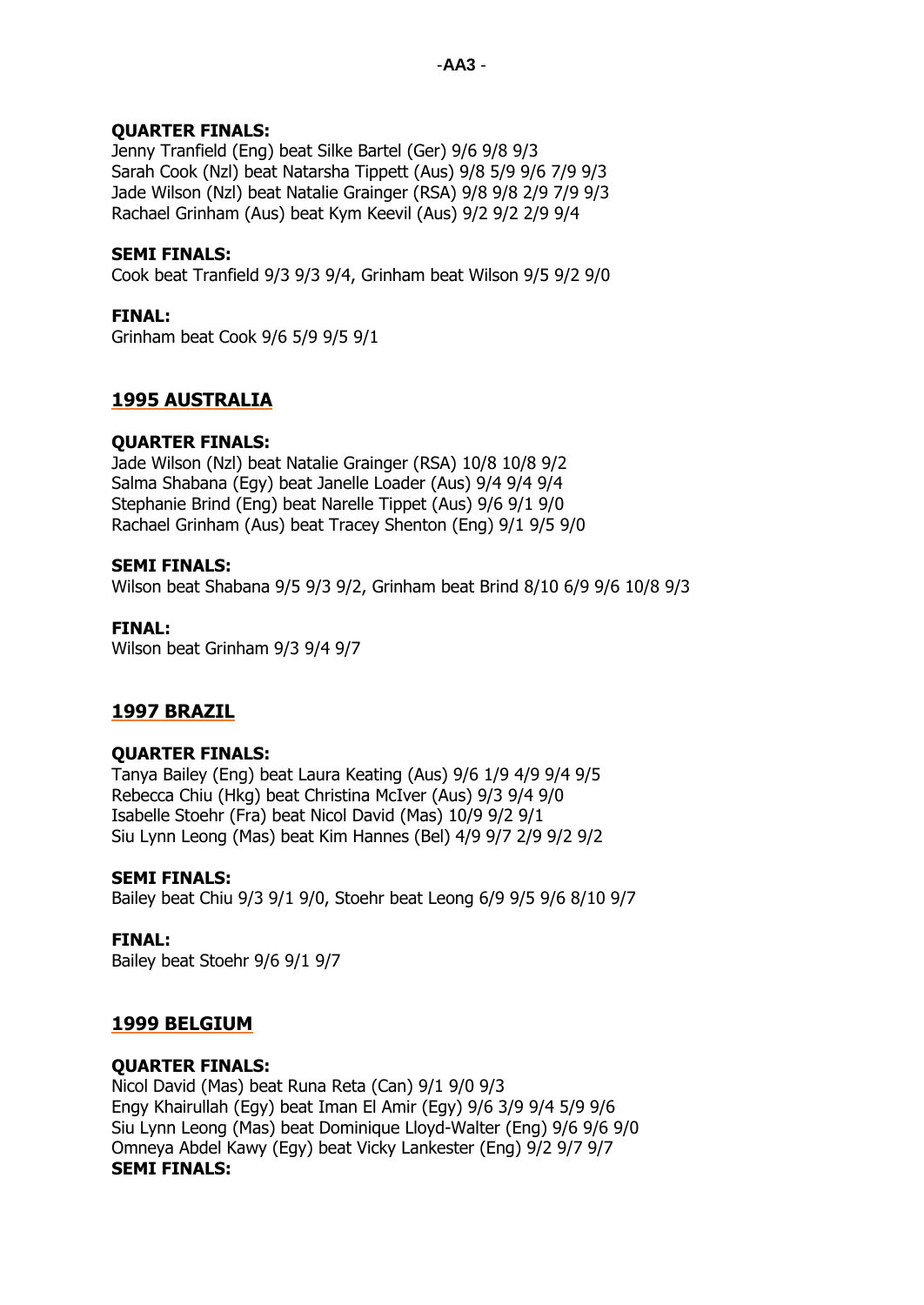-**AA4** -

David beat Khairullah 9/4 9/0 9/0, Lynn Leong beat Abdel Kawy 9/6 9/2 6/9 8/10 9/4

### **FINAL:**

David beat Leong 9/5 9/3 9/2

### **2001 MALAYSIA**

#### **QUARTER FINALS:**

Nicol David (Mas) beat Kathrin Rohrmuller (Ger) 9/0 9/0 9/3 Jenny Duncalf (Eng) beat Laura-Jane Lengthorne (Eng) 10/8 9/4 8/10 9/3 Tricia Chuah (Mas) beat Kasey Brown (Aus) 9/3 9/3 9/4 Omneya Abdel Kawy (Egy) beat Michelle Quibel (USA) 10/8 9/0 9/2

#### **SEMI FINALS:**

David beat Duncalf 9/1 9/1 9/3, Abdel Kawy beat Chuah 9/3 10/8 9/1

#### **FINAL:**

David beat Abdel Kawy 9/2 9/4 9/2

### **2003 EGYPT**

### **QUARTER FINALS:**

Omneya Abdel Kawy (Egy) beat Joshna Chinappa (Ind) 9/3 9/2 9/4 Sara Badr (Egy) beat Raneem El Weleily (Egy) 6/9 9/0 9/4 9/5 Amnah El Trabolsy (Egy) beat Hend Osama (Egy) 4/9 10/8 10/8 7/9 9/7 Nehal Yehia (Egy) beat Lauren Siddall (Eng) 7/9 9/4 3/9 9/5 10/8

#### **SEMI FINALS:**

Abdel Kawy beat Badr 9/0 9/4 9/0, El Trabolsy beat Yehia 5/9 9/1 5/9 9/7 9/7

### **FINAL:**

Abdel Kawy beat El Trabolsy 9/0 9/6 9/4

### **2005 HERENTALS**

### **QUARTER FINALS:**

Joshna Chinappa (Ind) beat Joey Chan (Hkg) 9/6 9/6 9/7 Sara Badr (Egy) beat Charlie De Rycke (Bel) 9/7 2/9 0/9 9/1 9/3 Tenille Swartz (Rsa) beat Nehal Yehia (Egy) 9/2 9/2 9/3 Raneem El Weleily (Egy) beat Lily Lorentzen (Usa) 9/7 9/5 9/4

#### **SEMI FINALS:**

Joshna Chinappa (Ind) beat Sara Badr (Egy) 9/6 9/6 9/2; Raneem El Weleily (Egy) beat Tenille Swartz (Rsa) 4/9 6/9 9/5 9/7 9/3

#### **FINAL:**

Raneem El Weleily (Egy) beat Joshna Chinappa (Ind) 9/3 9/4 10/8

### **2007 HONG KONG**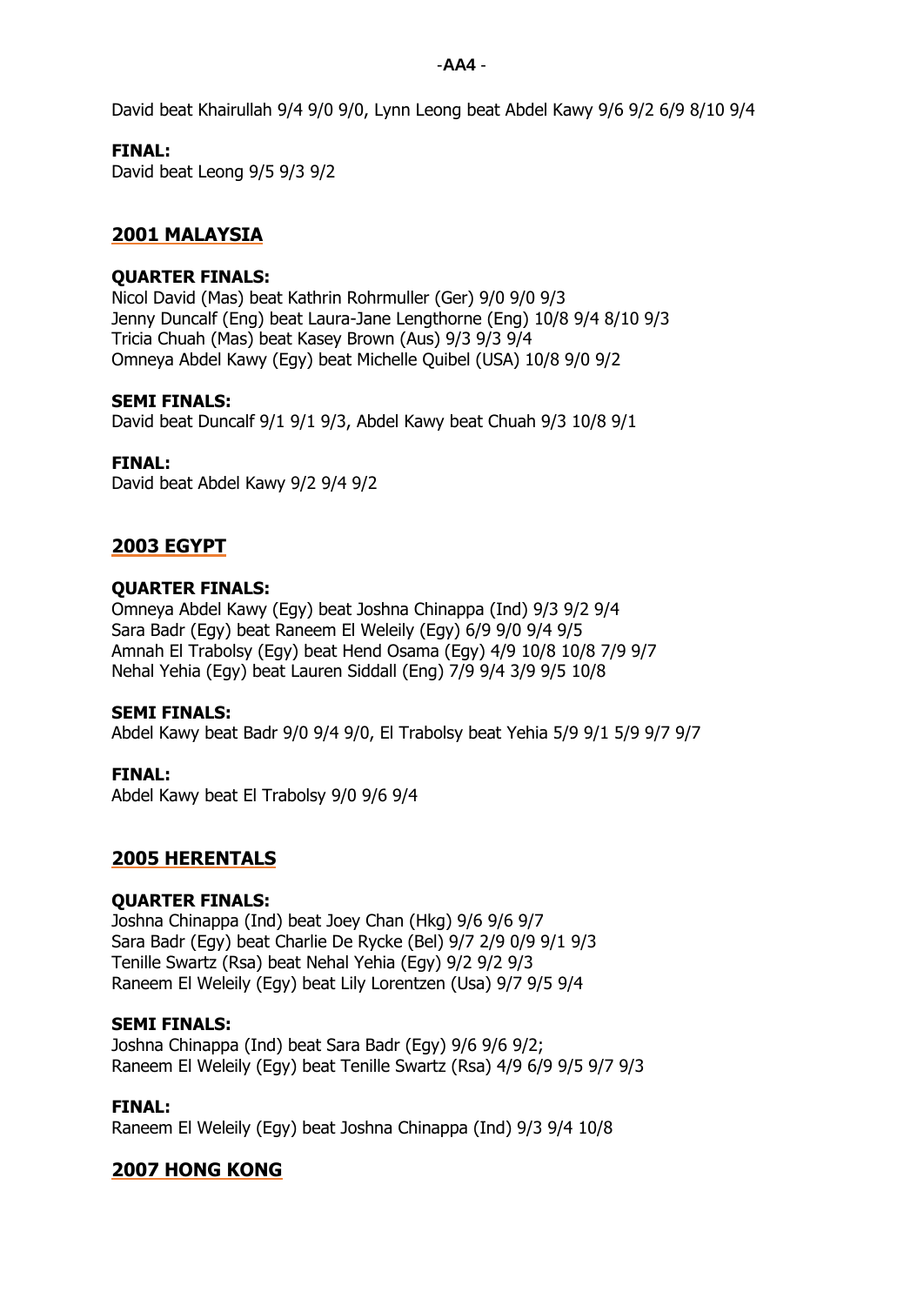### **QUARTER FINALS:**

Raneem El Weleily (Egy) beat Nour Bahgat (Egy) 9/4, 9/2, 9/1 Joelle King (Nzl) beat Heba El Torky (Egy) 6/9, 8/10, 9/2, 9/5, 9/1 Annie Au (Hkg) beat Victoria Lust (Eng) 9/2 9/0, 9/6 Camille Serme (Fra) beat Sarah-Jane Perry (Eng) 9/6, 9/0, 10/9

### **SEMI FINALS:**

Raneem El Weleily (Egy) beat Joelle King (Nzl) 9/4, 9/7, 9/2 Camille Serme (Fra) beat Annie Au (Hkg) 9/2, 9/2, 9/4

### **FINAL:**

Raneem El Weleily (Egy) beat Camille Serme (Fra) 9/2, 9/4, 5/9, 9/3

### **2009 INDIA**

### **QUARTER FINALS:**

Dipika Pallikal (Ind) beat Nouran El Torky (Egy) 11/5, 4/11, 11/8, 11/6 Nour El Tayeb (Egy) beat Salma Hany (Egy) 11/7, 11/6, 11/1 Maria Toor Pakay (Pak) beat Kanzy Emad El-Defrawy (Egy) 6/11, 11/4, 11/9, 8/11, 11/8 Nour El Sherbini (Egy) beat Heba El Torky (Egy) 7/11, 11/8, 9/11, 13/11, 11/8

### **SEMI FINALS:**

Nour El Tayeb (Egy) beat Dipika Pallikal (Ind) 11/6, 8/11, 11/8, 11/7 Nour El Sherbini (Egy) beat Maria Toor Pakay (Pak) 11/8, 11/6, 11/6

### **FINAL:**

Nour El Sherbini (Egy) beat Nour El Tayeb (Egy) 5/11, 11/7, 11/6, 11/5

### **2010 GERMANY**

### **QUARTER FINALS:**

Nour El Sherbini (Egy) beat Nouran El Torky (Egy) 11/7, 9/11, 11/8, 11/7 Amanda Sobhy (Usa) beat Anaka Alankamony (Ind) 12/10, 11/4, 11/6 Nour El Tayeb (Egy) beat Olivia Blatchford (USA) 11/1, 11/6, 11/7 Dipika Pallikal (Ind) beat Kanzy Emad El-Defrawy (Egy) 9/11, 11/9, 11/2, 12/10

### **SEMI FINALS:**

Amanda Sobhy (USA) beat Nour El Sherbini (Egy) 12/10, 14/12, 11/9 Nour El Tayeb (Egy) beat Dipika Pallikal (Ind) 15/13, 11/9, 11/9

### **FINAL:**

Amanda Sobhy (Usa) beat Nour El Tayeb (Egy) 3/11, 11/7, 11/6, 11/7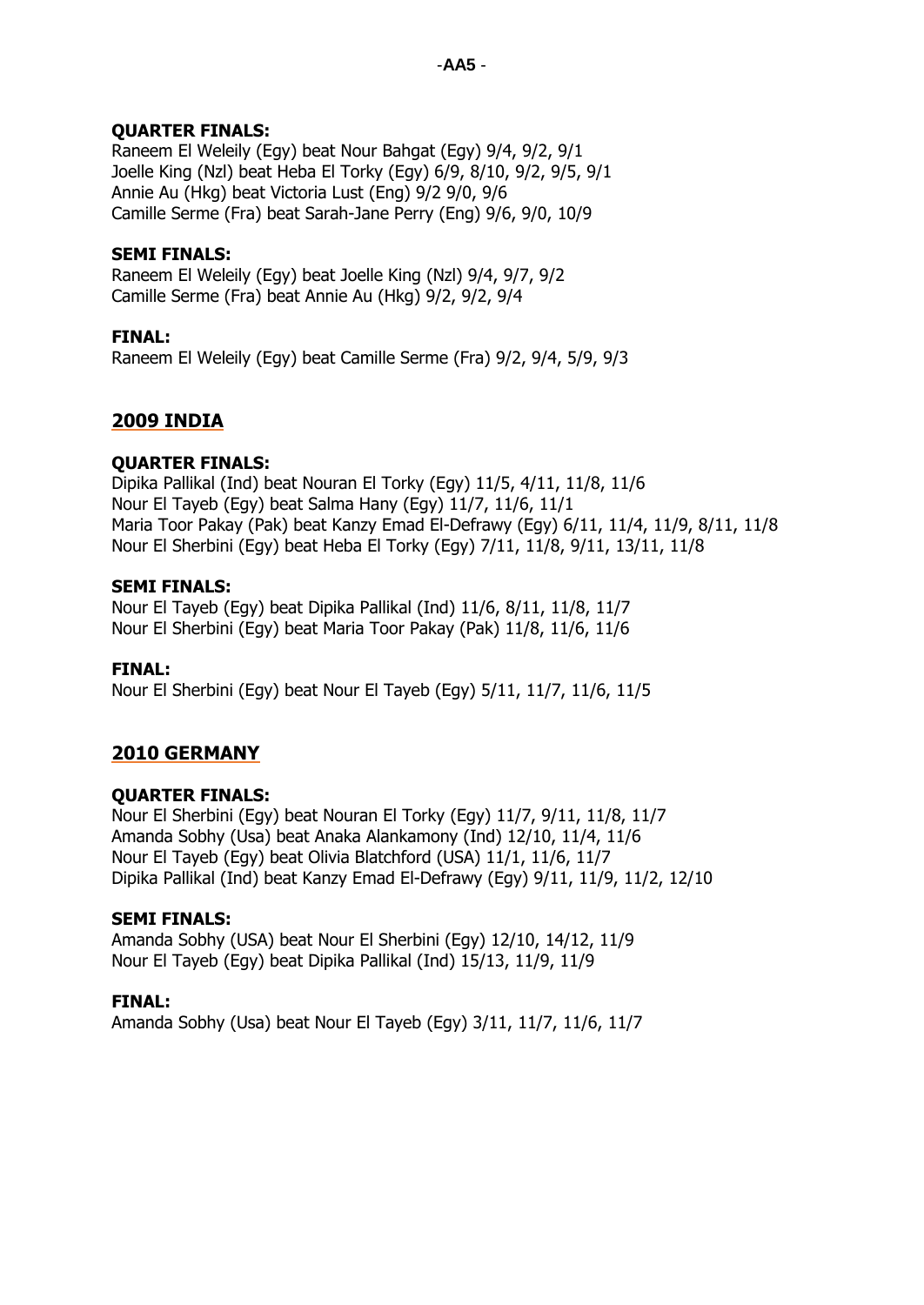### **2011 USA**

### **QUARTER FINALS:**

Nour El Tayeb (Egy) beat Salma Hany (Egy) 11/8, 11/0, 11/4 Emily Whitlock (Eng) beat Olivia Blatchford (USA) 11/8, 11/8, 11/7 Nour El Sherbini (Egy) beat Nouran El Torky (Egy) 11/8, 11/3, 11/4 Amanda Sobhy (USA) beat Mariam Ibrahim Metwally (Egy) 11/6, 11/3, 11/5

### **SEMI FINALS:**

Nour El Tayeb (Egy) beat Emily Whitlock (Eng) 11/8, 11/3, 11/5 Nour El Sherbini (Egy) beat Amanda Sobhy (USA) 11/5, 12/10, 11/9

### **FINAL:**

Nour El Tayeb (Egy) beat Nour El Sherbini 11/5, 3/11, 11/7, 11/8

### **2012 QATAR**

### **QUARTER FINALS:**

Nour El Sherbini (Egy) beat Melissa Alves (Fra) 11-3, 11-5, 11-4 (16m) Mariam Ibrahim Metwally (Egy) beat Kanzy Emad El-Defrawy (Egy) 11-6, 12-10, 11-5 (40m) Yathreb Adel (Egy) beat Anaka Alankamony (Ind) 11-4, 11-8, 5-11, 11-9 (37m) Emily Whitlock (Eng) beat Salma Hany Ibrahim Ahmed (Egy) 11-7, 11-8, 4-11, 11-5 (36m)

### **SEMI FINALS:**

Nour El Sherbini (Egy) beat Mariam Ibrahim Metwally (Egy) 11-2, 8-11, 11-9, 11-6 (38m) Yathreb Adel (Egy) beat Emily Whitlock (Eng) 11-8, 13-11, 11-7 (45m)

### **FINAL:**

Nour El Sherbini (Egy) beat Yathreb Adel (Egy) 10-12, 11-9, 11-5, 11-2 (42m)

### **2013 POLAND**

### **QUARTER FINALS**

Nour El Sherbini (Egy) beat Salma Hany Ibrahim (Egy) 11-9, 11-3, 11-6 (27m) Habiba Mohamed Ahmed Alymohmed (Egy) beat Sabrina Sobhy (USA) 11-7, 11-7, 11-8 (24m) Yathreb Adel (Egy) beat Nele Gilis (Bel) 11-4, 11-5, 11-1 (25m) Mariam Ibrahim Metwally (Egy) beat Nouran Ahmed Gohar (Egy) 7-11, 11-7, 11-5, 11-13, 11-8 (74m)

### **SEMI FINALS:**

Nour El Sherbini (Egy) beat Habiba Mohamed Ahmed Alymohmed (Egy) 11-8, 11-8, 11-9 (31m)

Mariam Ibrahim Metwally (Egy) beat Yathreb Adel (Egy) 11-6, 9-11, 11-6, 13-11 (64m)

### **FINAL:**

Nour El Sherbini (Egy) beat Mariam Ibrahim Metwally (Egy) 11-7, 16-14, 11-8 (34m)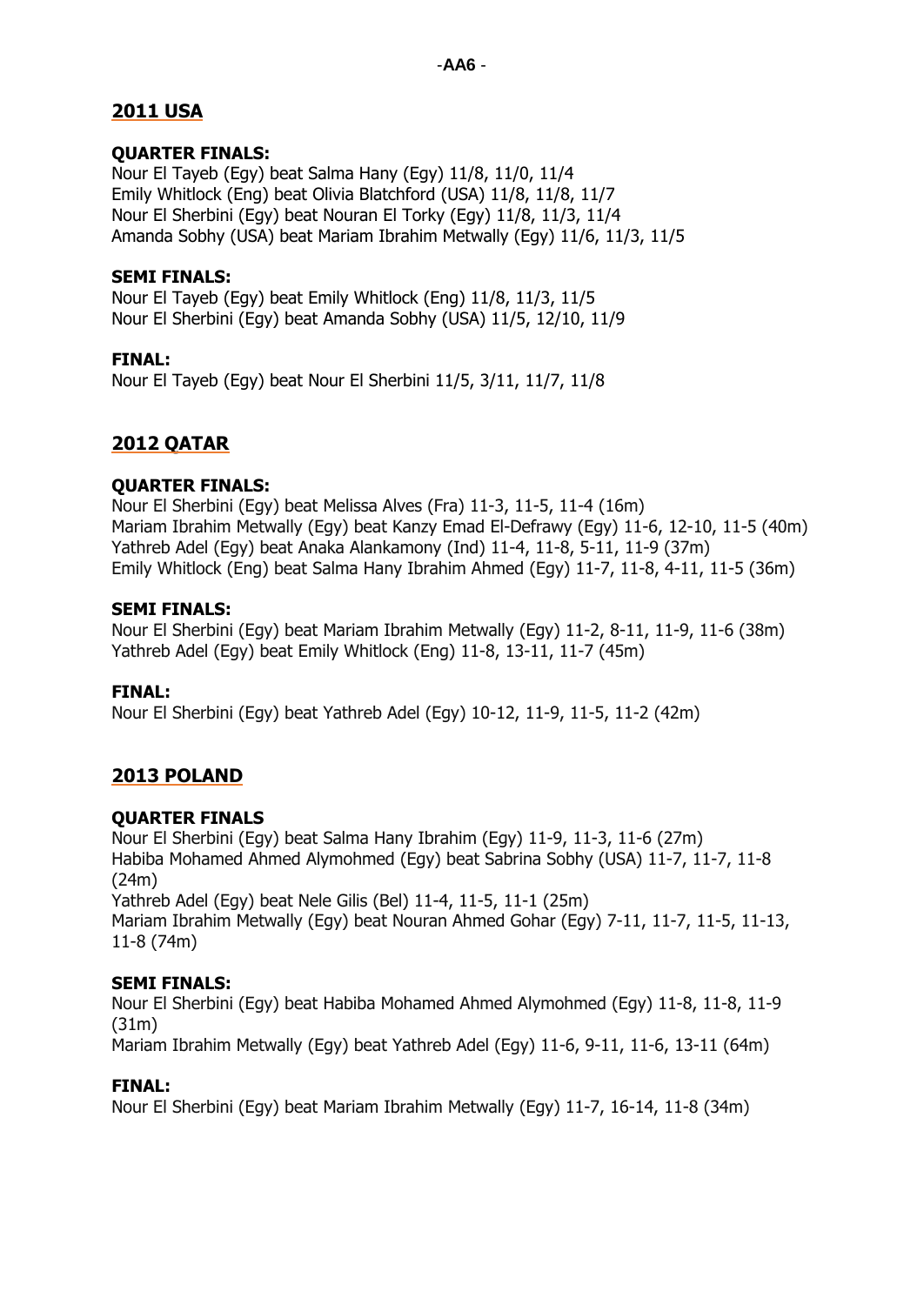### **2014 NAMIBIA**

### **QUARTER FINALS:**

Nour El Sherbini (Egy) beat Lily Taylor (Eng) 11-2, 11-3, 11-3 (18m) Habiba Mohamed Ahmed (Egy) beat Salma Hany Ibrahim (Egy) 12-10, 11-3, 11-5 (38m) Mariam Metwally (Egy) beat Georgina Kennedy (Eng) 11-7, 11-2, 11-9 (24m) Nouran Gohar (Egy) beat Sabrina Sobhy (USA) 11-9, 11-4, 11-8 (31m)

### **SEMI FINALS:**

Habiba Mohamed Ahmed (Egy) beat Nour El Sherbini (Egy) 8-11, 5-11, 12-10, 11-8, 13-11 (94m)

Nouran Gohar (Egy) beat Mariam Metwally (Egy) 9-11, 11-4, 11-6, 11-0 (41m)

### **FINAL:**

Habiba Mohamed Ahmed (Egy) beat Nouran Gohar (Egy) 6-11, 11-2, 11-7, 11-6 (44m)

### **2015 NETHERLANDS**

### **QUARTER FINALS:**

Habiba Mohamed (Egy) beat Hania El Hammamy (Egy) 11-2, 11-6, 11-9 (45m) Salma Hany Ibrahim (Egy) beat Sabrina Sobhy (Usa) 9-11, 7-11, 11-7, 11-9, 11-7 (52m) Mariam Metwally (Egy) beat Georgina Kennedy (Eng) 13-11, 11-3, 7-11, 11-4 (36m) Nouran Gohar (Egy) beat Choi Uen Shan (Hkg) 11-4, 12-10, 11-4 (24m)

### **SEMI FINALS:**

Habiba Mohamed (Egy) beat Salma Hany Ibrahim (Egy) 10-12, 11-8, 10-12, 11-6, 13-11 (83m)

Nouran Gohar (Egy) beat Mariam Metwally (Egy) 5-11, 11-7, 11-8, 11-7 (59m)

### **FINAL:**

Nouran Gohar (Egy) beat Habiba Mohamed (Egy) 11-6, 7-11, 11-7, 17-15 (69m)

### **2016 POLAND**

### **QUARTER FINALS:**

Nouran Gohar (Egy) beat Eleanor Epke (Nzl) 11-1, 11-1, 11-3 (16m) Sivasangari Subramaniam (Mas) beat Amina Yousry (Egy) 6-11, 11-9, 5-11, 11-7, 11-7 (61m) Rowan Reda Araby (Egy) beat Andrea Lee (Mas) 11-5, 11-7, 9-11, 11-8 (48m)

Hania El Hammamy (Egy) beat Amelia Henley (Eng) 11-7, 11-7, 11-7 (32m)

### **SEMI FINALS:**

Nouran Gohar (Egy) beat Sivasangari Subramaniam (Mas) 11-4, 11-6, 11-5 (30m) Rowan Reda Araby (Egy) beat Hania El Hammamy (Egy) 11-8, 11-4, 11-7 (46m)

### **FINAL:**

Nouran Gohar (Egy) beat Rowan Reda Araby (Egy) 11-5, 11-6, 11-7 (39m)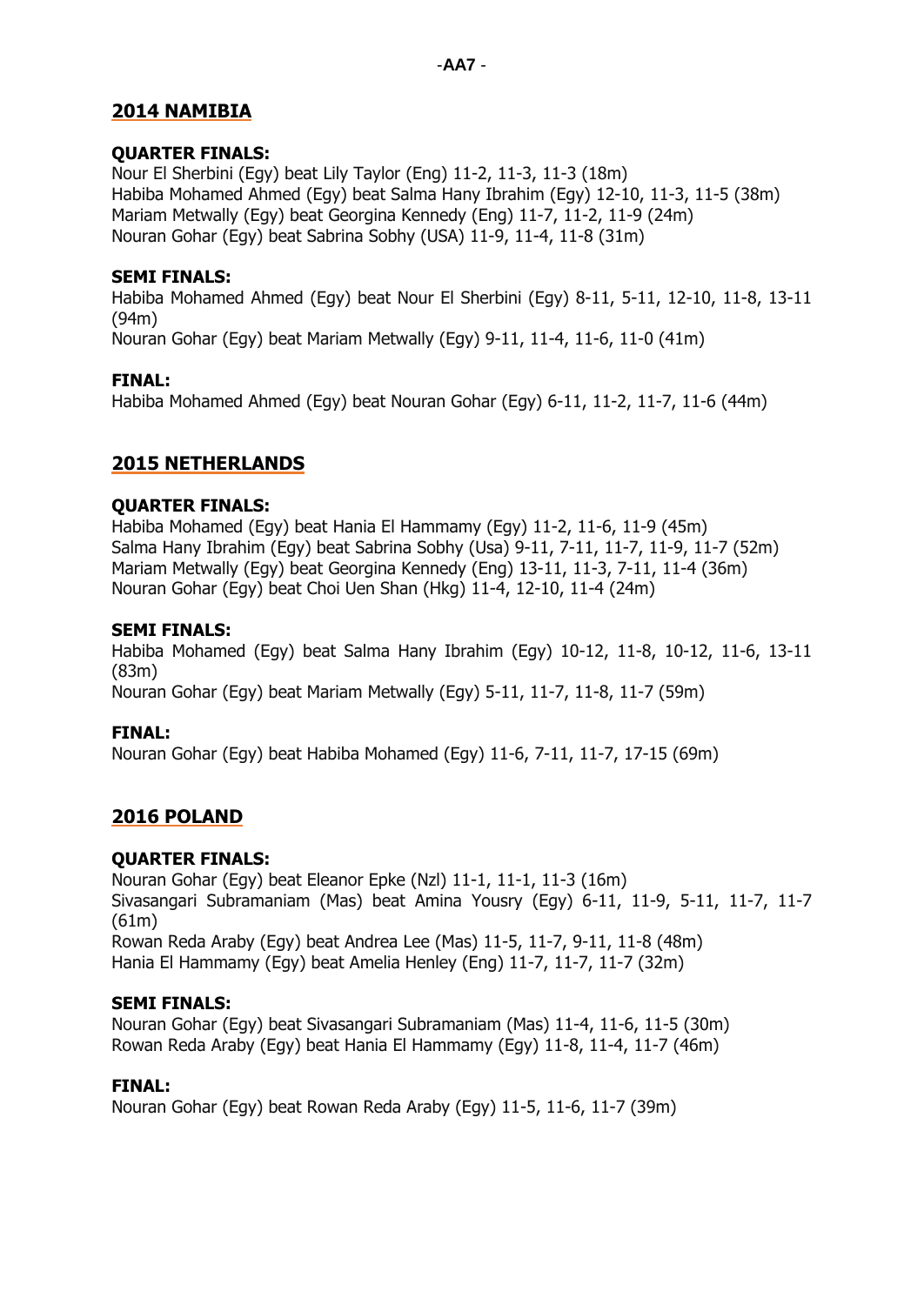### **2017 NEW ZEALAND**

### **QUARTER FINALS:**

Hania El Hammamy (EGY) beat Sivasangari Subramaniam (MAS) 11-9, 9-11, 6-11, 11-6, 11- 1 (54m)

Satomi Watanabe (JPN) beat Marina Stefanoni (USA) 13-15, 12-10, 11-8, 9-11, 11-4 (48m) Rowan Reda Araby (EGY) beat Andrea Lee (MAS) 11-8, 11-13, 12-10, 9-11, 11-6 (52m) Amina Yousry (EGY) beat Zeina Mickawy (EGY) 12-10, 13-11, 11-8 (48m)

### **SEMI FINALS:**

Hania El Hammamy (EGY) beat Satomi Watanabe (JPN) 12-10, 11-4, 12-10 (34m) Rowan Reda Araby (EGY) beat Amina Yousry (EGY) 11-7, 11-7, 11-5 (27m)

### **FINAL:**

Rowan Reda Araby (EGY) beat Hania El Hammamy (EGY) 11-7, 11-9, 11-8 (33m)

### **2018 INDIA**

### **QUARTER FINALS:**

Rowan Reda Araby (EGY) bt Hana Moataz (EGY) 12-10, 11-6, 11-3 (28m) Jana Shiha (EGY) bt Farida Mohamed (EGY) 7-11, 11-6, 11-5, 7-11, 15-13 (51m) Lucy Turmel (ENG) bt Sneha Sivakumar (SGP) 11-5, 11-8, 11-8 (27m) Hania El Hammamy (EGY) bt Marina Stefanoni (USA) 11-2, 11-4, 11-7 (26m)

### **SEMI FINALS:**

Rowan Reda Araby (EGY) bt Jana Shiha (EGY) 11-5, 13-11, 11-6 (31m) Hania El Hammamy (EGY) bt Lucy Turmel (ENG) 11-6, 8-11, 11-4, 11-4 (44m)

### **FINAL:**

Rowan Reda Araby (EGY) bt Hania El Hammamy (EGY) 11-4, 11-9, 10-12, 11-9 (65m)

### **2019 MALAYSIA**

### **QUARTER FINALS:**

Hania El Hammamy (EGY) beat Chan Sin Yuk (HKG) 14-12, 11-3, 12-10 (32m) Farida Mohamed (EGY) beat Chan Yiwen (MAS) 3-11, 11-7, 11-5, 11-9 (36m) Aifa Azman (MAS) beat Elise Lazarus (ENG) 12-10, 11-8, 11-5 (28m) Jana Shiha (EGY) beat Marina Stefanoni (USA) 7-11, 11-5, 11-7, 11-7 (31m)

### **SEMI FINALS:**

Hania El Hammamy (EGY) beat Farida Mohamed (EGY) 11-8, 11-6, 4-11, 11-3 (54m) Jana Shiha (EGY) beat Aifa Azman (MAS) 10-12, 14-12, 2-11, 16-14, 11-7 (64m)

### **FINAL:**

Hania El Hammamy (EGY) beat Jana Shiha (EGY) 11-9, 11-6, 11-8 (35m)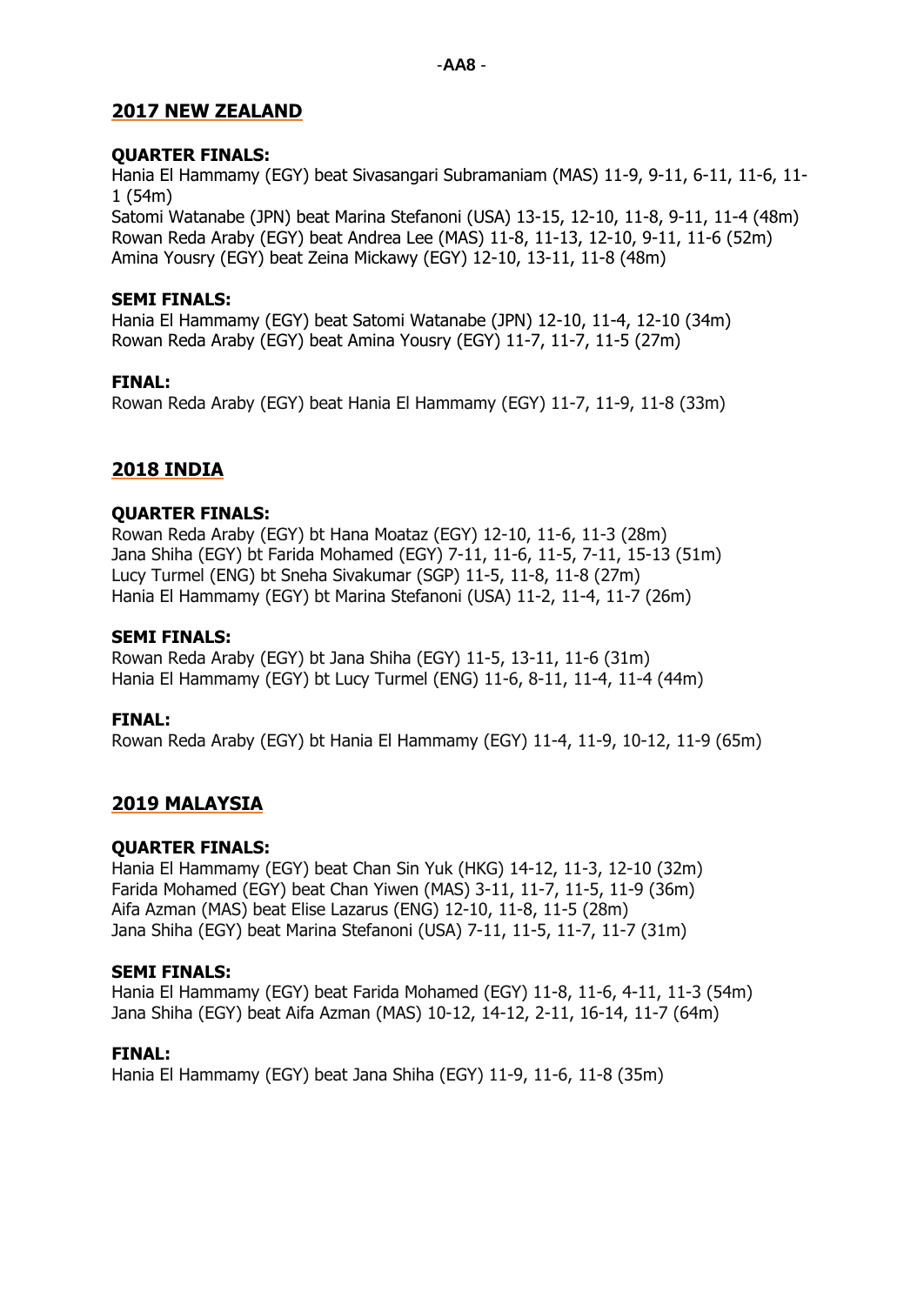## **3.SUMMARY OF WINNERS**

| <b>NAME</b>              | <b>COUNTRY</b>     | <b>YEARS</b> |      |      |
|--------------------------|--------------------|--------------|------|------|
| Omneya Abdel Kawy        | Egypt              | 2003         |      |      |
| Habiba Mohamed Ahmed     | Egypt              | 2014         |      |      |
| Rowan Reda Araby         | Egypt              | 2017         | 2018 |      |
| <b>Tania Bailey</b>      | England            | 1997         |      |      |
| <b>Nicol David</b>       | Malaysia           | 1999         | 2001 |      |
| Hania El Hammamy         | Egypt              | 2019         |      |      |
| Nour El Sherbini         | Egypt              | 2009         | 2012 | 2013 |
| Nour El Tayeb            | Egypt              | 2011         |      |      |
| <b>Raneem El Weleily</b> | Egypt              | 2005         | 2007 |      |
| Sarah Fitz-Gerald        | Australia          | 1987         |      |      |
| <b>Robyn Friday</b>      | Australia          | 1983         |      |      |
| Nouran Gohar             | Egypt              | 2015         | 2016 |      |
| <b>Rachael Grinham</b>   | <b>Australia</b>   | 1993         |      |      |
| Cassie Jackman           | England            | 1991         |      |      |
| Lisa Opie                | England            | 1981         |      |      |
| Amanda Sobhy             | <b>USA</b>         | 2010         |      |      |
| <b>Lucy Soutter</b>      | <b>England</b>     | 1985         |      |      |
| Donna Vardy              | England            | 1989         |      |      |
| <b>Jade Wilson</b>       | <b>New Zealand</b> | 1995         |      |      |

## **4.SUMMARY OF RUNNERS UP**

| <b>NAME</b>             | <b>COUNTRY</b> | <b>YEARS</b> |      |  |
|-------------------------|----------------|--------------|------|--|
| <b>Yathreb Adel</b>     | Egypt          | 2012         |      |  |
| Omneya Abdel Kawy       | Egypt          | 2001         |      |  |
| Habiba Mohamed Ahmed    | Egypt          | 2015         |      |  |
| Rowan Reda Araby        | Egypt          | 2016         |      |  |
| Joshna Chinappa         | India          | 2005         |      |  |
| Sarah Cook              | New Zealand    | 1993         |      |  |
| Hania El Hammamy        | Egypt          | 2017         | 2018 |  |
| Nour El Sherbini        | Egypt          | 2011         |      |  |
| Nour El Tayeb           | Egypt          | 2009         | 2010 |  |
| Amnah El Trabolsy       | Egypt          | 2003         |      |  |
| Sarah Fitz-Gerald       | Australia      | 1985         |      |  |
| Nouran Gohar            | Egypt          | 2014         |      |  |
| Rachael Grinham         | Australia      | 1995         |      |  |
| Leonora Hati            | New Zealand    | 1989         |      |  |
| Siu Lynn Leong          | Malaysia       | 1999         |      |  |
| Mariam Ibrahim Metwally | Egypt          | 2013         |      |  |
| Martine le Moignan      | England        | 1981         |      |  |
| Helen Paradeiser        | Australia      | 1983         |      |  |
| Sabine Schoene          | Germany        | 1991         |      |  |
| Camille Serme           | France         | 2007         |      |  |
| Jana Shiha              | Egypt          | 2019         |      |  |
| Isabelle Stoehr         | France         | 1997         |      |  |
| Donna Vardy             | England        | 1987         |      |  |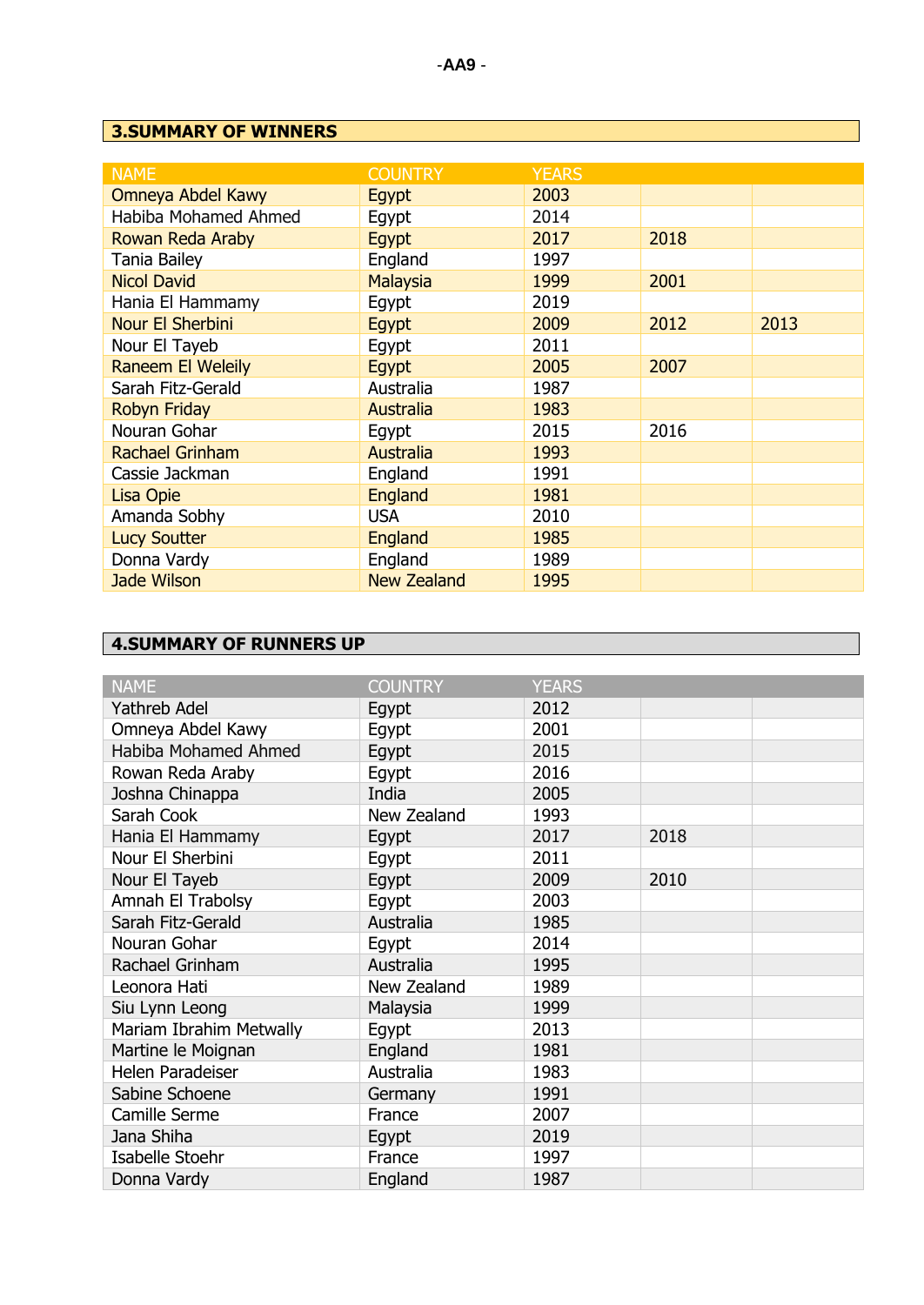### **5.SUMMARY OF LOSING SEMI FINALISTS**

| <b>NAME</b>             | <b>COUNTRY</b>     | <b>YEARS</b> |      |      |
|-------------------------|--------------------|--------------|------|------|
| <b>Yathreb Adel</b>     | Egypt              | 2013         |      |      |
| Habiba Ahmed Alymohmed  | Egypt              | 2013         |      |      |
| <b>Annie Au</b>         | Hong Kong, China   | 2007         |      |      |
| Aifa Azman              | Malaysia           | 2019         |      |      |
| Sara Badr               | Egypt              | 2003         | 2005 |      |
| Meegan Bell             | Australia          | 1991         |      |      |
| <b>Stephanie Brind</b>  | England            | 1995         |      |      |
| Rebecca Chiu            | Hong Kong, China   | 1997         |      |      |
| <b>Tricia Chuah</b>     | Malaysia           | 2001         |      |      |
| Robyn Cooper            | Australia          | 1989         |      |      |
| <b>Tracy Cunliffe</b>   | England            | 1985         |      |      |
| Susan Devoy             | New Zealand        | 1981         |      |      |
| Emma Donaldson          | <b>Scotland</b>    | 1991         |      |      |
| Jenny Duncalf           | England            | 2001         |      |      |
| Hania El Hammamy        | Egypt              | 2016         |      |      |
| Nour El Sherbini        | Egypt              | 2014         |      |      |
| Liz Irving              | Australia          | 1983         |      |      |
| Salma Hany Ibrahim      | Egypt              | 2015         |      |      |
| Omneya Abdel Kawy       | Egypt              | 1999         |      |      |
| Engy Khairullah         | Egypt              | 1999         |      |      |
| Joelle King             | <b>New Zealand</b> | 2007         |      |      |
| Siu Lynn Leong          | Malaysia           | 1997         |      |      |
| Senga Macfie            | England            | 1985         | 1987 |      |
| Mariam Ibrahim Metwally | Egypt              | 2012         | 2014 | 2015 |
| <b>Farida Mohamed</b>   | Egypt              | 2019         |      |      |
| <b>Carol Owens</b>      | Australia          | 1989         |      |      |
| Dipika Pallikal         | India              | 2009         | 2010 |      |
| Salma Shabana           | Egypt              | 1995         |      |      |
| Nour El Sherbini        | Egypt              | 2010         |      |      |
| Jana Shiha              | Egypt              | 2018         |      |      |
| Amanda Sobhy            | <b>USA</b>         | 2011         |      |      |
| Lucy Soutter            | England            | 1983         |      |      |
| <b>Ruth Strauss</b>     | <b>England</b>     | 1981         |      |      |
| Sivasangari Subramaniam | Malaysia           | 2016         |      |      |
| <b>Tenille Swartz</b>   | South Africa       | 2005         |      |      |
| Maria Toor Pakay        | Pakistan           | 2009         |      |      |
| <b>Lucy Turmel</b>      | England            | 2018         |      |      |
| Jenny Tranfield         | England            | 1993         |      |      |
| Satomi Watanabe         | Japan              | 2017         |      |      |
| <b>Emily Whitlock</b>   | England            | 2011         | 2012 |      |
| <b>Jade Wilson</b>      | <b>New Zealand</b> | 1993         |      |      |
| Sue Wright              | England            | 1987         |      |      |
| <b>Nehal Yehia</b>      | Egypt              | 2003         |      |      |
| Amina Yousry            | Egypt              | 2017         |      |      |